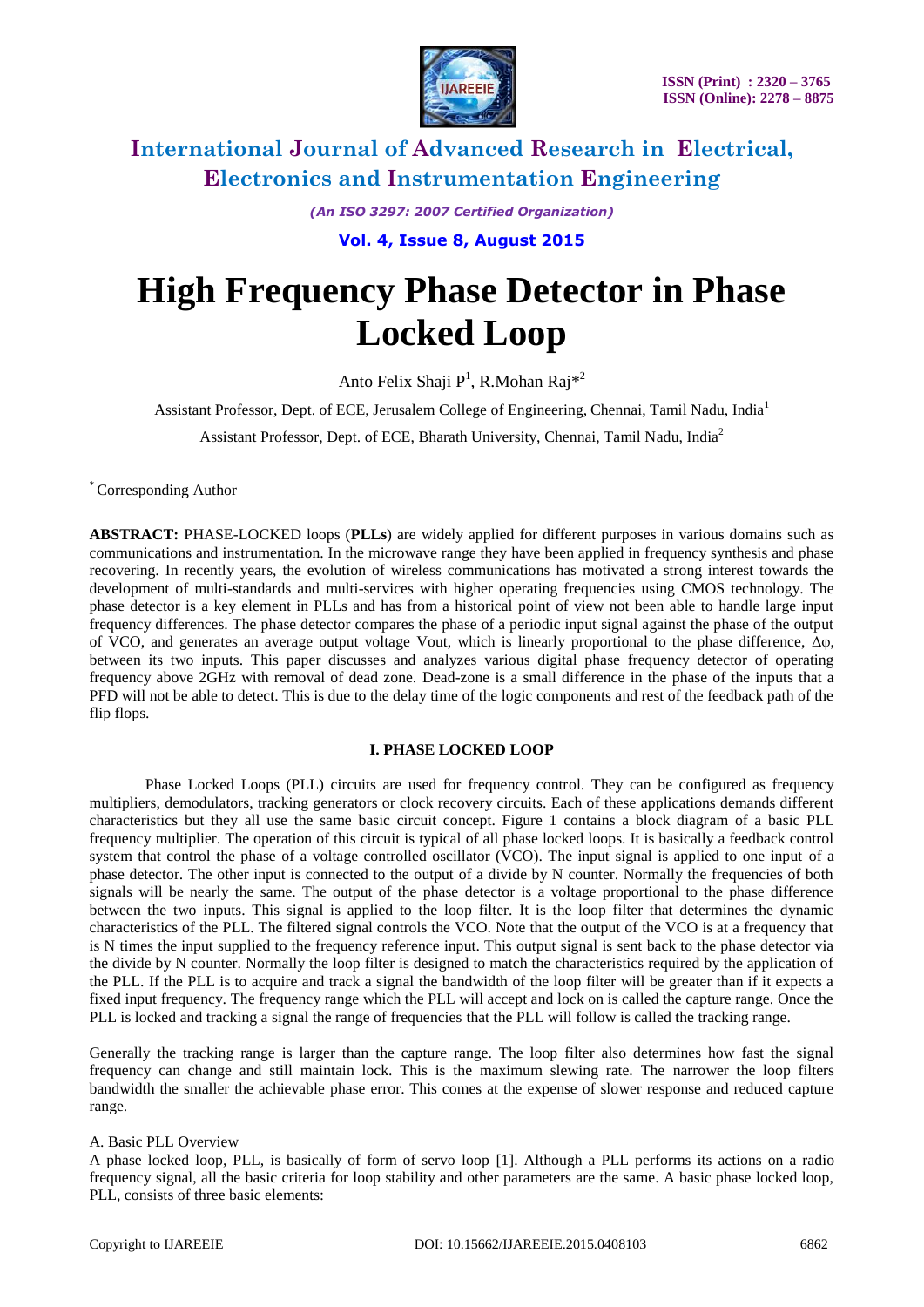

*(An ISO 3297: 2007 Certified Organization)*

### **Vol. 4, Issue 8, August 2015**

- **Phase comparator:** As the name implies, this circuit block within the PLL compares the phase of two signals and generates a voltage according to the phase difference between the two signals.
- Loop filter: This filter is used to filter the output from the phase comparator in the PLL. It is used to remove any components of the signals of which the phase is being compared from the VCO line. It also governs many of the characteristics of the loop and its stability.
- **Voltage controlled oscillator (VCO):** The voltage controlled oscillator is the circuit block that generates the output radio frequency signal. Its frequency can be controlled and swung over the operational frequency band for the loop.



Fig.1 Block diagram of a PLL

#### B. Phase locked loop operation

The concept of the operation of the PLL is relatively simple, although the mathematical analysis can become more complicated The Voltage Controlled Oscillator, VCO, within the PLL produces a signal which enters the phase detector. Here the phase of the signals from the VCO and the incoming reference signal are compared and a resulting difference or error voltage is produced. This corresponds to the phase difference between the two signals. The error signal from the phase detector in the PLL passes through a low pass filter which governs many of the properties of the loop and removes any high frequency elements on the signal [2-3]. Once through the filter the error signal is applied to the control terminal of the VCO as its tuning voltage. The sense of any change in this voltage is such that it tries to reduce the phase difference and hence the frequency between the two signals. Initially the loop will be out of lock, and the error voltage will pull the frequency of the VCO towards that of the reference, until it cannot reduce the error any further and the loop is locked. When the PLL is in lock a steady state error voltage is produced. By using an amplifier between the phase detector and the VCO, the actual error between the signals can be reduced to very small levels. However some voltage must always be present at the control terminal of the VCO as this is what puts onto the correct frequency. The fact that a steady error voltage is present means that the phase difference between the reference signal and the VCO is not changing. As the phase between these two signals is not changing means that the two signals are on exactly the same frequency [4].

#### C.Effects of PLL phase noise

PLL phase noise can affect different systems in different ways. However it is important that for all applications the phase noise on the signal is known and within the required limits. However phase noise can give rise to a number of different problems:

 Wideband transmitted noise: When PLL frequency synthesizers are used within a transmitter, a local oscillator source with large amounts of phase noise can be radiated away from the wanted frequency band. This is transmitted as wideband noise and can cause interference to other users nearby [5].

 Increase in bit error rate: For transmissions using phase modulation, the phase jitter or phase noise can cause errors in the reception of the data. PLL phase noise in both the transmitter and receiver can increase the occurrence of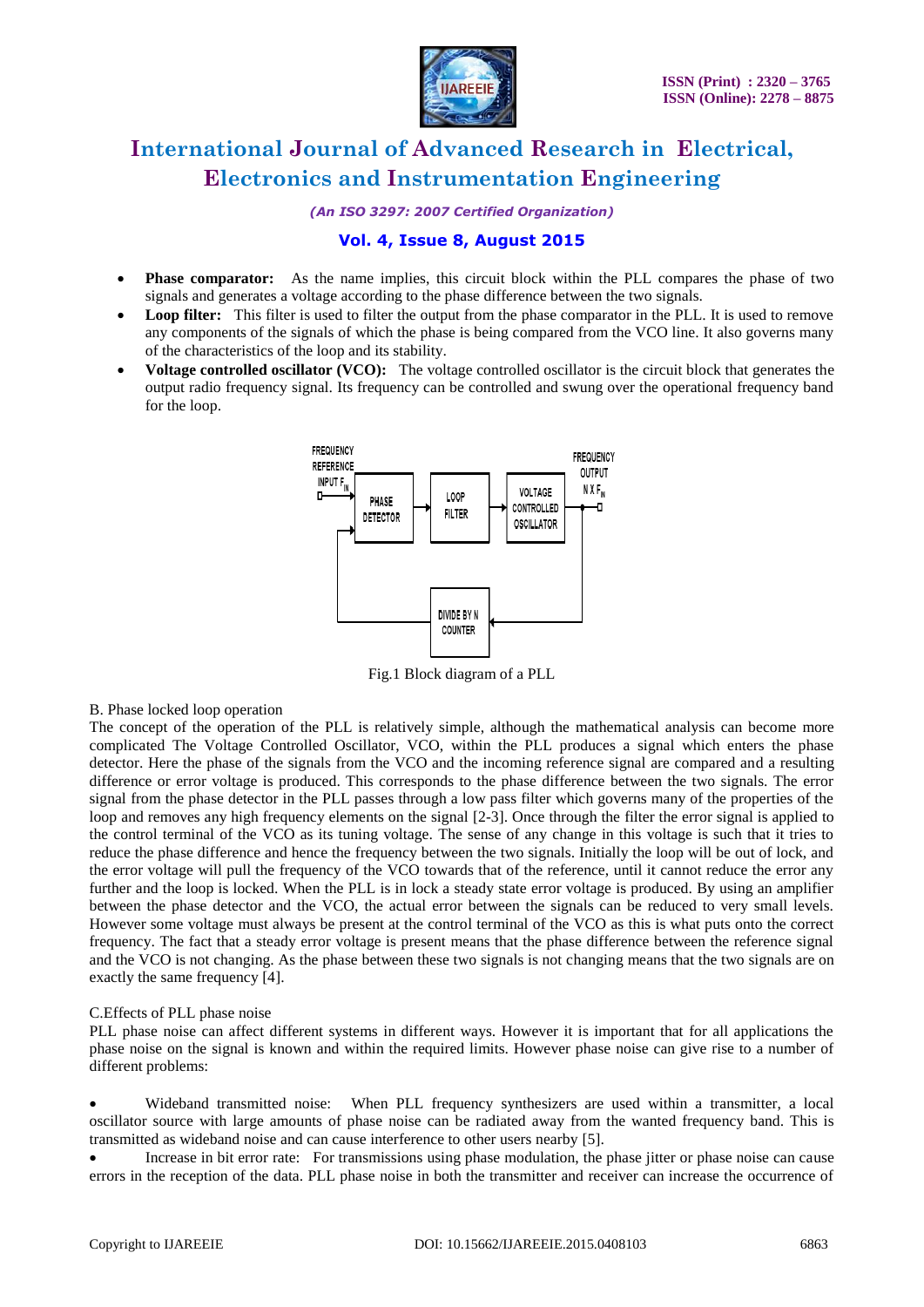

*(An ISO 3297: 2007 Certified Organization)*

### **Vol. 4, Issue 8, August 2015**

bit errors [6]. It is therefore essential that the PLL phase noise is kept to acceptable limits within both the transmitter and receiver.

 Reciprocal mixing: This is a problem that occurs when the phase noise from the local oscillator signal is superimposed onto a strong off channel signal. This phase noise then masks out the much lower level weaker signal [7].

D. Types of PLL

 Analog or Linear PLL (LPLL): Phase detector is an analog multiplier. Loop filter is active or passive. Uses a Voltage-controlled oscillator (VCO).

 Digital PLL (DPLL): An analog PLL with a digital phase detector (such as XOR, edge-trigger JK, phase frequency detector). May have digital divider in the loop.

 All digital PLL (ADPLL): Phase detector, filter and oscillator are digital. Uses a numerically controlled oscillator (NCO).

Software PLL (SPLL): Functional blocks are implemented by software rather than specialized hardware.

#### **II. PHASE DETECTOR**

A. Phase Frequency Detector

Phase frequency detector is one of the important parts in PLL circuits. PFD (Phase Frequency Detector) is a circuit that measures the phase and frequency difference between two signals, i.e. the signal that comes from the VCO and the reference signal. PFD has two outputs UP and DOWN which are signaled according to the phase and frequency difference of the input signals [10]. Figure 2 shows a PFD with its inputs and outputs.



Fig.2 Phase Frequency Detector

The output signals of the PFD are fed to the charge pump. The output voltage of the charge pump controls the output frequency of the VCO, so with a change happens at the input of the CP the output voltage will change which will change the output frequency of the VCO. In this case the sensitivity of the phase and frequency difference detection of the PFD is very crucial. Sensitivity of the PFD means the smallest difference the PFD can detect and produce UP or DOWN signals that will affect the charge pump, this lead to the conclusion that the higher the sensitivity the better the PFD [8]. One of the disadvantages that PFD suffers is dead-zone.

A simple design of PFD consists of two D flip flops and AND gate. As the figure 3(a) shows the D input of the flipflops is connected to VDD and the input signals (CLKREF, CLKVCO) are applied to the clock input. When one of the clocks change to high, this flip-flop will charged and change its output to high. The AND gate is for preventing both flip-flop to be high at the same time. As we can see the inputs of the AND gate are the both Up and DOWN signal from both flip-flops, and the output of the AND gate is connected to the reset input of the flip-flops. As soon as both outputs (UP, DOWN) are high the AND gate will generate a high signal that will reset both flip-flops avoiding the situation of both high at the same time [9]. The signal transaction in figure 3(a) gives an example of CLKREF leading CLKVCO.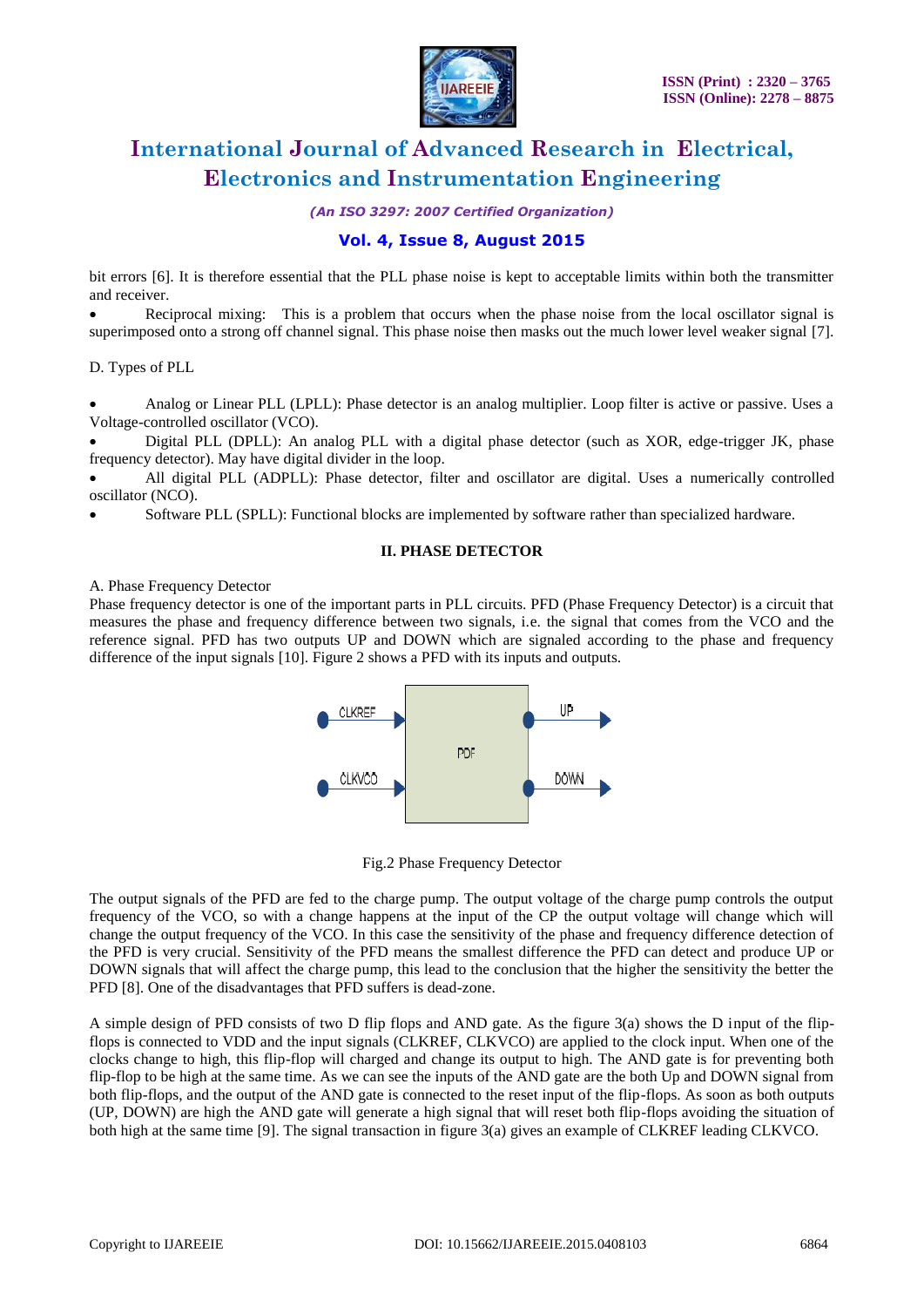

*(An ISO 3297: 2007 Certified Organization)*

### **Vol. 4, Issue 8, August 2015**



Fig.3 Detailed PFD and Signals Transaction

From the transaction, once CLKREF goes high it will charge the flip-flop and resulting in changing UP signal to high. when CLKVCO becomes high it will result in changing DOWN signal to high, this will lead to have both output at high which will let the AND gate to signal the reset output and reset both flip-flops driving both outputs to low. Since CLKREF is leading in figure 3(b), we can notice that only UP signal is signaling when CLKREF change to high [11]. In case CLKVCO is leading the opposite is true, which means DOWN signal will be high when CLKVCO change to high.

#### B. PFD Operation

In simple terms the phase detector is a multiplier. A gain value is also associated with it which we will call, Kv. Let's start with two sinusoids, S1 (t) and S2 (t). Both have same frequency but are phase shifted by 90°. Now multiply these two signals.



Fg.4 Detecting the phase by multiplying two sinusoids

S2 (t) is cosine hence is  $90^\circ$  shifted from S1(t) S3 (t) = S1 (t).S2 (t) S1 (t) = A1 sin  $[\omega t + \Phi 1 (t)]$ S2 (t) = A2 cos  $[*ω* t + *Φ*2 (t)]$ Output of multiplier is given by: S3 (t) = KdA1A2 sin [ $\omega$ t +  $\Phi$ 1 (t)] cos[ $\omega$ t +  $\Phi$ 2(t)] Where Kd the gain of the multiplier. With a little trigonometric manipulation, the equation will be: S3 (t) =  $KdA1A2/2 \sin [\Phi(1(t) - \Phi(2(t))] + KdA1A2/2 \sin[2\omega t + \Phi(1(t) + \Phi(2(t))]$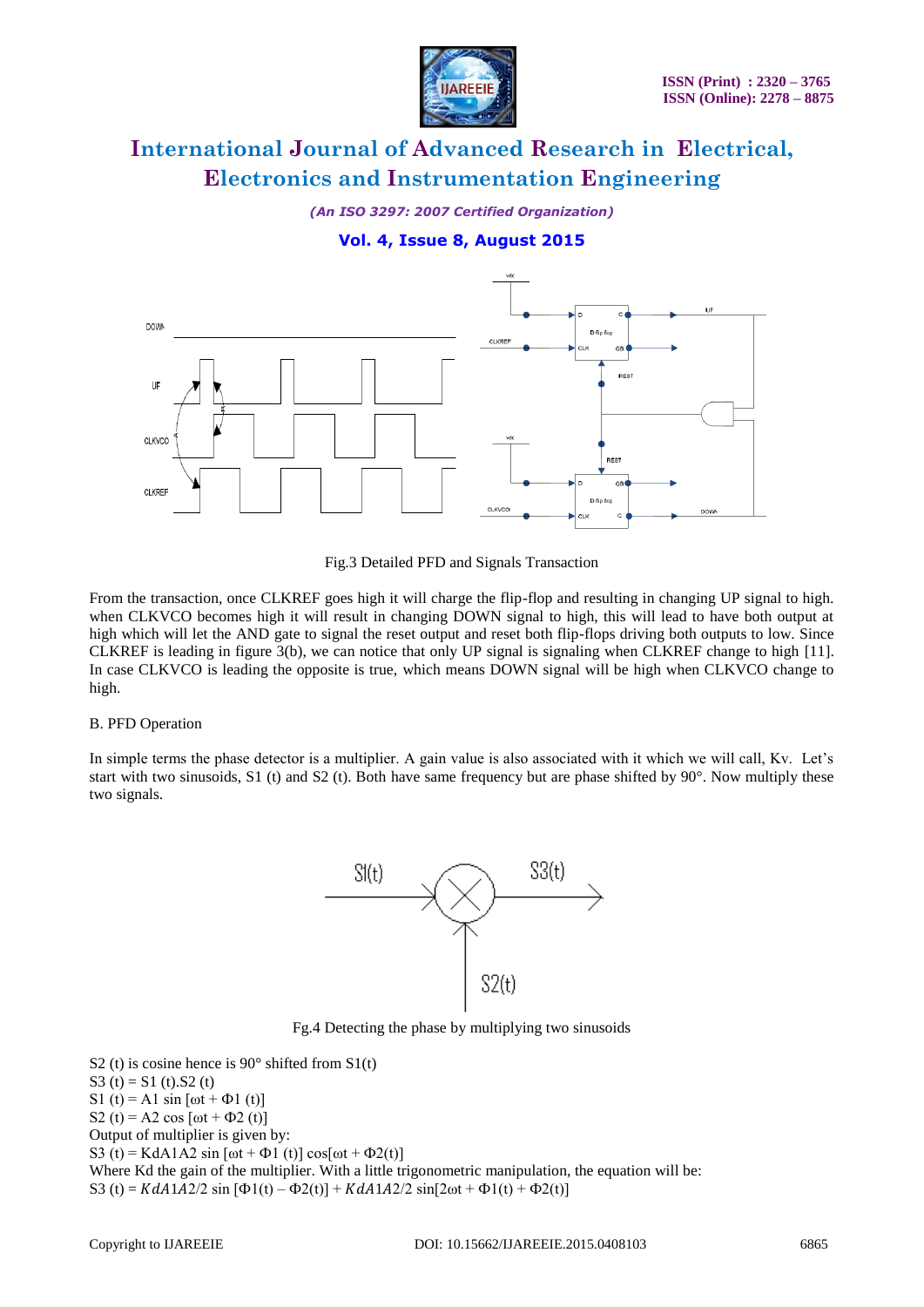

*(An ISO 3297: 2007 Certified Organization)*

### **Vol. 4, Issue 8, August 2015**

In this form, we see that the multiplier signal consists of two parts one is function of only the phase difference of the two signals, and the second term is at frequency which is twice the signal frequency plus the sum of two phases. When this signal is allowed to pass through low pass filter, only the phase difference term remains at the output and is known as the error signal. And error signal is given by:

Se (t) = sin [ $\Phi$ 1 (t) –  $\Phi$ 2 (t)]

This error signal is then applied to the VCO. As long as the error signal is present, the phase keeps changing linearly, this leads in the change of error signal continuously till error becomes zero.



#### C. Dead Zone

As we mentioned before, dead-zone is due to small phase error. When the phase difference between PFD's input signals, the output signals of the PFD will not be proportional to this error. The reason of this problem is the delay time of the internal components of the flip-flop and the reset time that need s the AND gate to reset both flip-flops. Figure 2.5 illustrates the dead zone problem. When the two clocks are very close to each other (small phase error), due to the delay time the reset delay, the output signals UP and DOWN will not be able to charge and no output will signal leading to losing this small difference.

Figure 2.4 illustrates the output voltage of the charge pump vs. the phase error measured by the PDF. Figure 2.4a illustrates the relation in no dead zone PDFs, while figure 2.4b illustrates the relation in the presence of a dead zone. We can see that in a dead zone PFDs the relation become nonlinear around zero. This is due to inability to detect the phase error in this region.

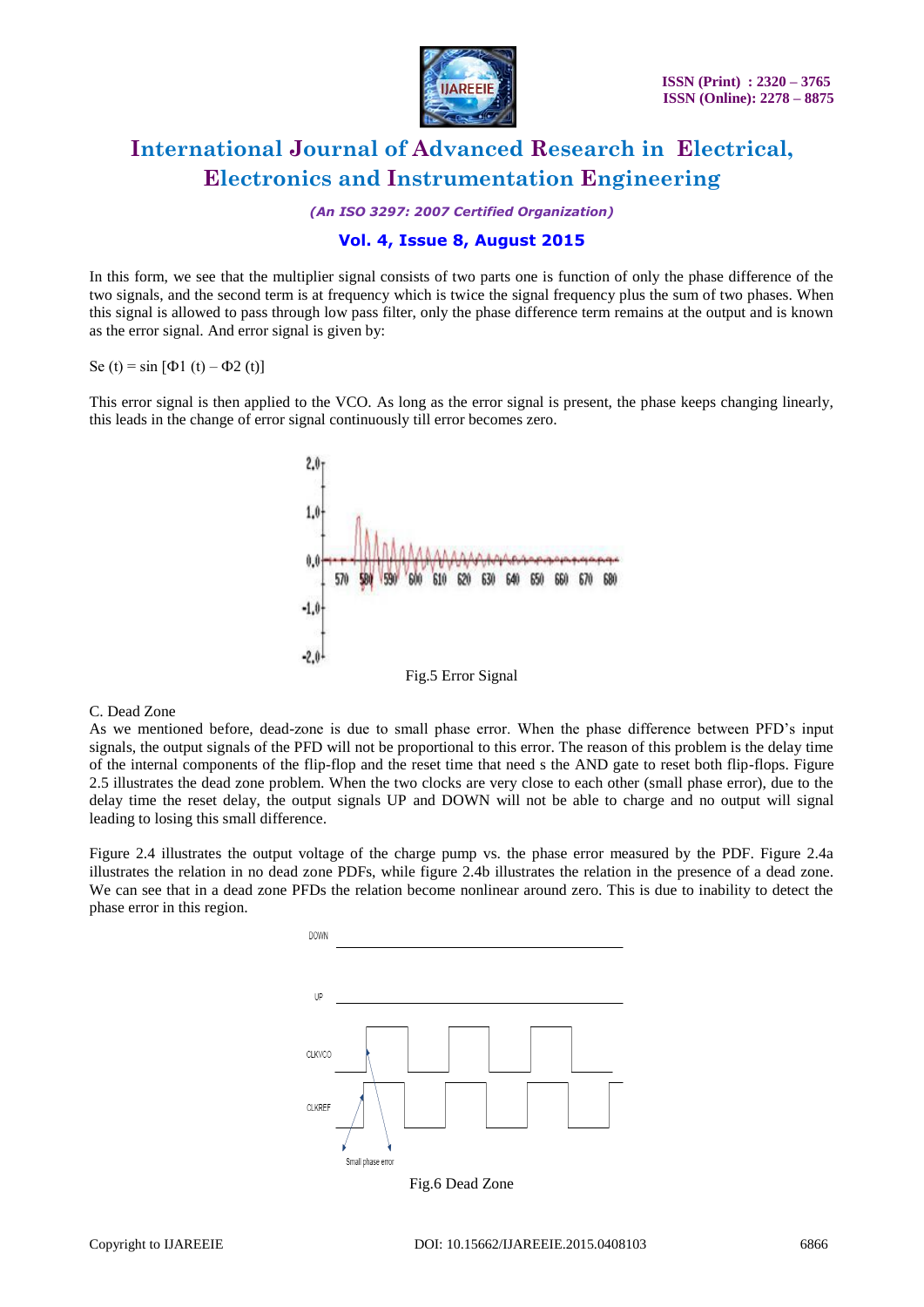

*(An ISO 3297: 2007 Certified Organization)*

## **Vol. 4, Issue 8, August 2015**

Plenty if solution has been done for this problem some of them reduce the delay time in the internal components of the PFDs, other solution eliminate the reset path by implementing new reset techniques that will not create a delay and produce a high speed PFDs.



Fig. 7 Phase Error vs. Output Voltage (a) No Dead Zone (b) Dead Zone

The existing phase detector consumes high power when operating at high frequency as the internal nodes are not completely pulled up or pulled down. Requires large area for large number of transistors. Limited speed as the maximum operation frequency is inversely proportional to the reset pulse width of the circuit.

#### **III. PHASE DETECTOR ARCHITECTURE**

A.Conventional Phase Detector

The basic architecture of a PFD is the conventional PFD as shown in Figure 4. D-FF is implemented using CMOS logic. Inverters can be used for removal of dead zone.



Fig.8 Conventional Phase Detector using D Flip-Flop

The design consists of two flip-flops and a NOR gate to provide a reset path when both outputs go high at the same time as shown in figure 3. Due to the reset path this design suffers from large dead zone. As we can see from the figure 4, this design has two 12 D flip-flops and NAND gate. The schematic design of the circuit has been done using TSMC 0.18μm technology with 1.8v as a supply voltage.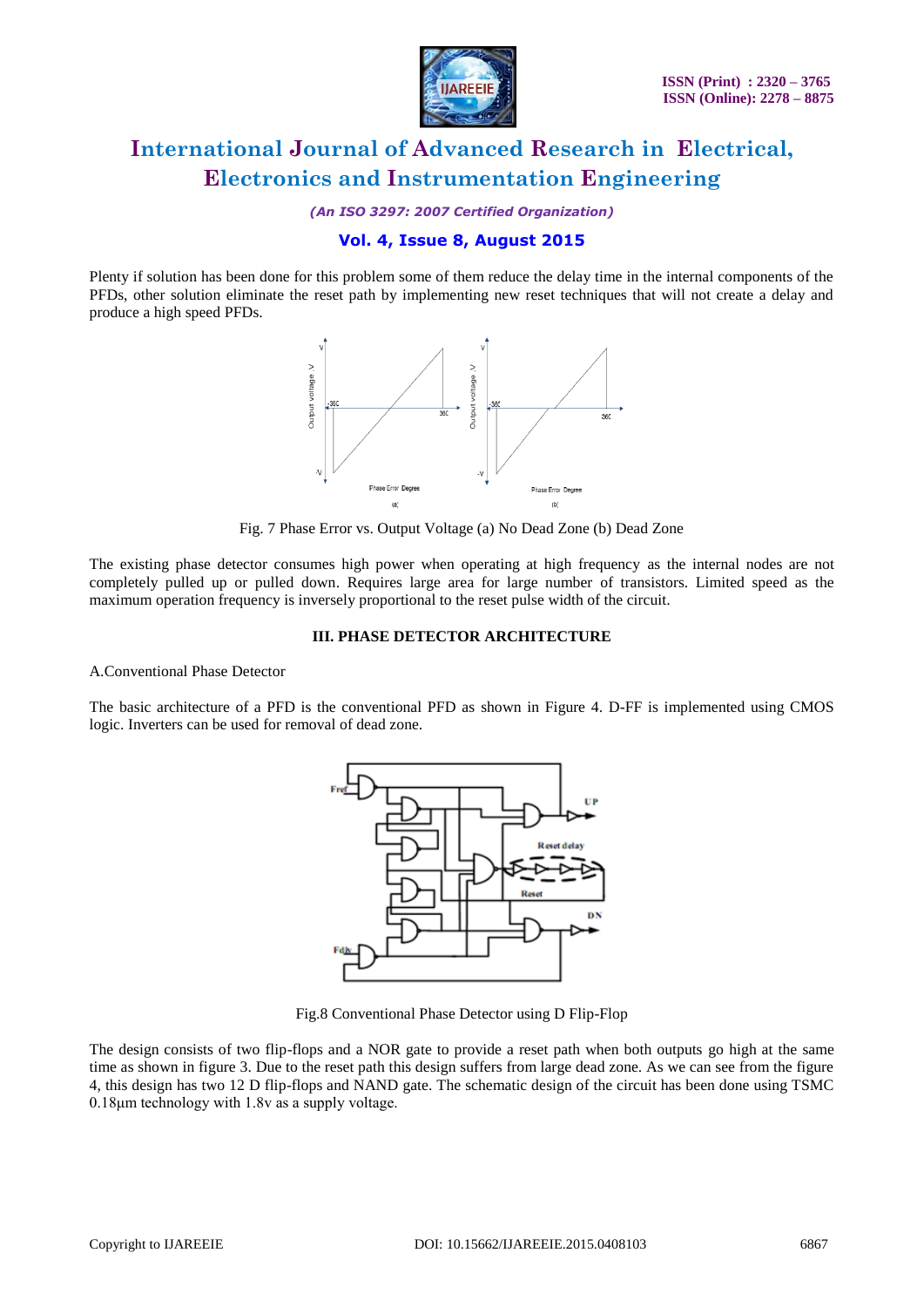

*(An ISO 3297: 2007 Certified Organization)*

### **Vol. 4, Issue 8, August 2015**

#### B. Modified pre-charge type PFD

Modified pre-charge type PFD (MPT-PFD) is designed using TSPC-DFF as shown in Figure 5. It has free dead zone using 16 transistors. Of various dynamic CMOS circuit techniques a true single phase clock (TSPSC) dynamic CMOS circuit is operating with one clock signal that is never inverted.

Therefore, no clock skew exists except for the clock delays problem, and even higher frequency can be achieved. The flip-flop consists of 9 transistors, where the clocked switching transistors are placed closer to power/ground for higher speed. The state transition of flip-flop occurs at rising edge of clock.



Fig.9 Modified Pre-Charge Type PFD circuit architecture

Qb become high along clk change from low to high with  $D = 0$ . In the figure dotted lines are the conducting paths when  $clk = 1.$  I D = 0 and  $clk = 0$ , MPS1, MP1, MPS2 are tuned on and node n1, y, and y2 become high. If the signal changes low to high, the node y2 is discharged to low through MN2 and MNS1, making MP2 be on and Qb high. Figure b shows the case with clk changes low to high and  $D = 1$  making Qb low.

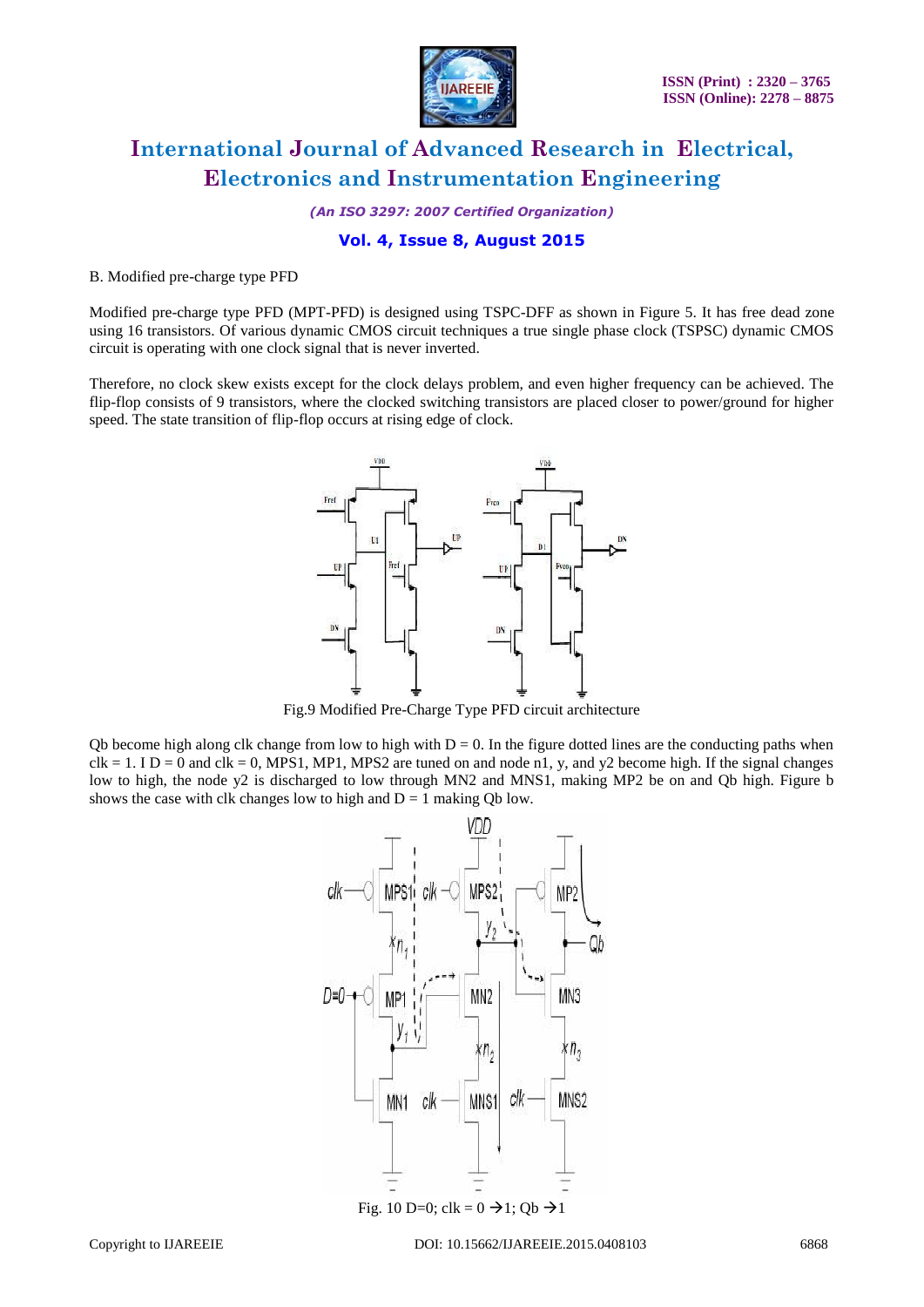

*(An ISO 3297: 2007 Certified Organization)*

### **Vol. 4, Issue 8, August 2015**



Fig. 11 D=1; clk =  $0 \rightarrow 1$ ; Qb  $\rightarrow 0$ 

C Falling Edge-PFD

FE-PFD reduces the power consumption of the delay circuit by using a simple architecture composed of 12 transistors. The circuit is free from dead zone.



Fig.12 FE-PFD circuit architecture

In this PFD latch is implemented using domino CMOS NOR gate. There are two latches, the output signal from one latch is fed back to input of other. In one latch, Fref signal act as clock and Fvco and Up signals are acting as input and Dn be input. And in other one Fvco is clock and we get Up as output. The PMOS transistor has width size of 2µm and NMOS has 1µm, both having length of .18nm.

This is called a Post-Layout simulation, and is performed with the same Cadence simulation tools. Once verified the layout functionality, the final layout is converted to a certain standard file format depending on the foundry (GDSII, CIF, etc.) using the Cadence conversion tools.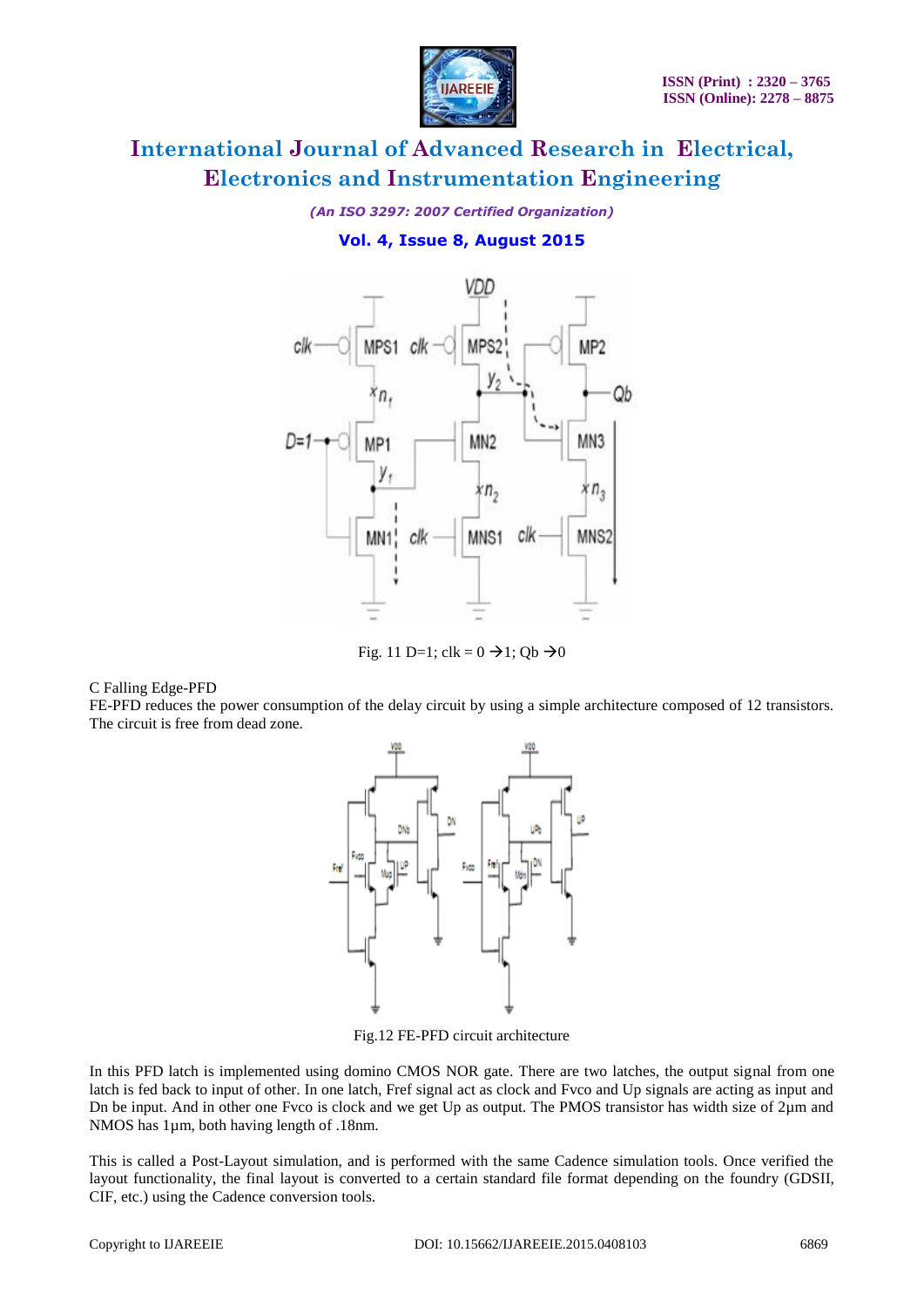

*(An ISO 3297: 2007 Certified Organization)*

### **Vol. 4, Issue 8, August 2015**

### **IV. SIMULATION AND ANALYSIS**

### A. Conventional Phase Detector



#### **Specification**

- $Vref = 1.8V$
- Pulse width  $= 10$ ns
- $Period = 20ns$
- $Vvco = 1.8V$
- Pulse width  $= 10$ ns
- $Period = 20ns$
- $Delay = 5ns$
- Frequency = 50MHz
- 48 transistor of 0.18μm technology
- Total power at frequency of  $50MHz = 33\mu W$
- Current through one transistor  $I = 381.94nA$

#### B. Modified pre-charge type PFD



### **Specification**

- $Vref = 1.8V$
- Pulse width  $=$  1ns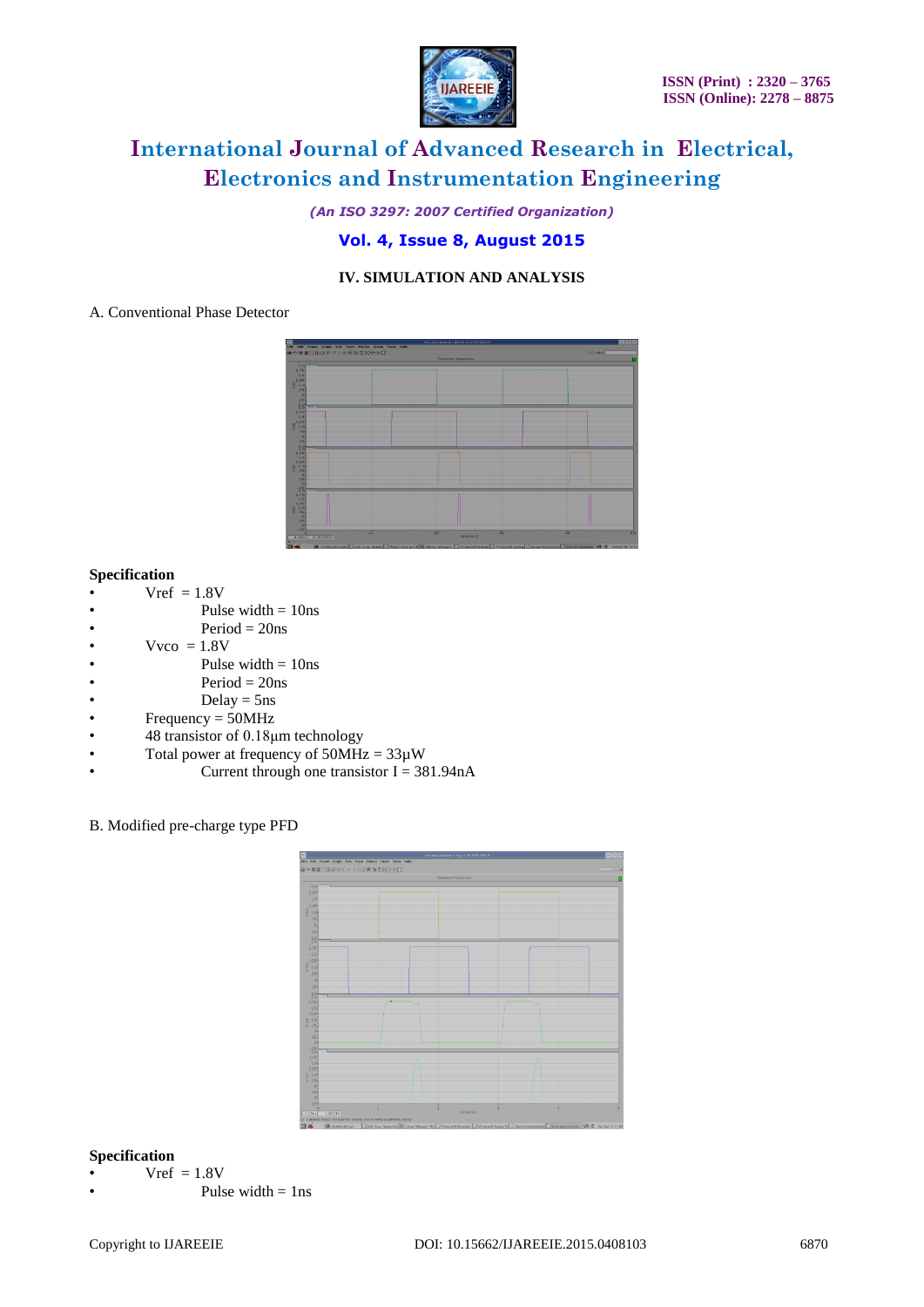

*(An ISO 3297: 2007 Certified Organization)*

# **Vol. 4, Issue 8, August 2015**

- $Vvco = 1.8V$
- Pulse width  $= 1$ ns
- $Period = 2ns$
- Delay = .5ns
- Frequency  $= 500 MHz$
- 16 transistor of 0.18μm technology
- Total power at frequency of  $50MHz = 13\mu W$ 
	- Current through one transistor  $I = 347.24nA$

### C. Falling Edge-PFD



#### **Specification**

- $Vref = 1.8V$
- Pulse width  $= 0.2$ ns
- $Period = 0.4$ ns
- $Vvco = 1.8V$
- Pulse width  $= 0.2$ ns
- $Period = 0.4$ ns
- $Delay = .1ns$
- $Frequency = 2.5GHz$
- 12 transistor of 0.18μm technology
- Total power at frequency of  $50MHz = 6.7\mu W$
- Current through one transistor  $I = 168.62nA$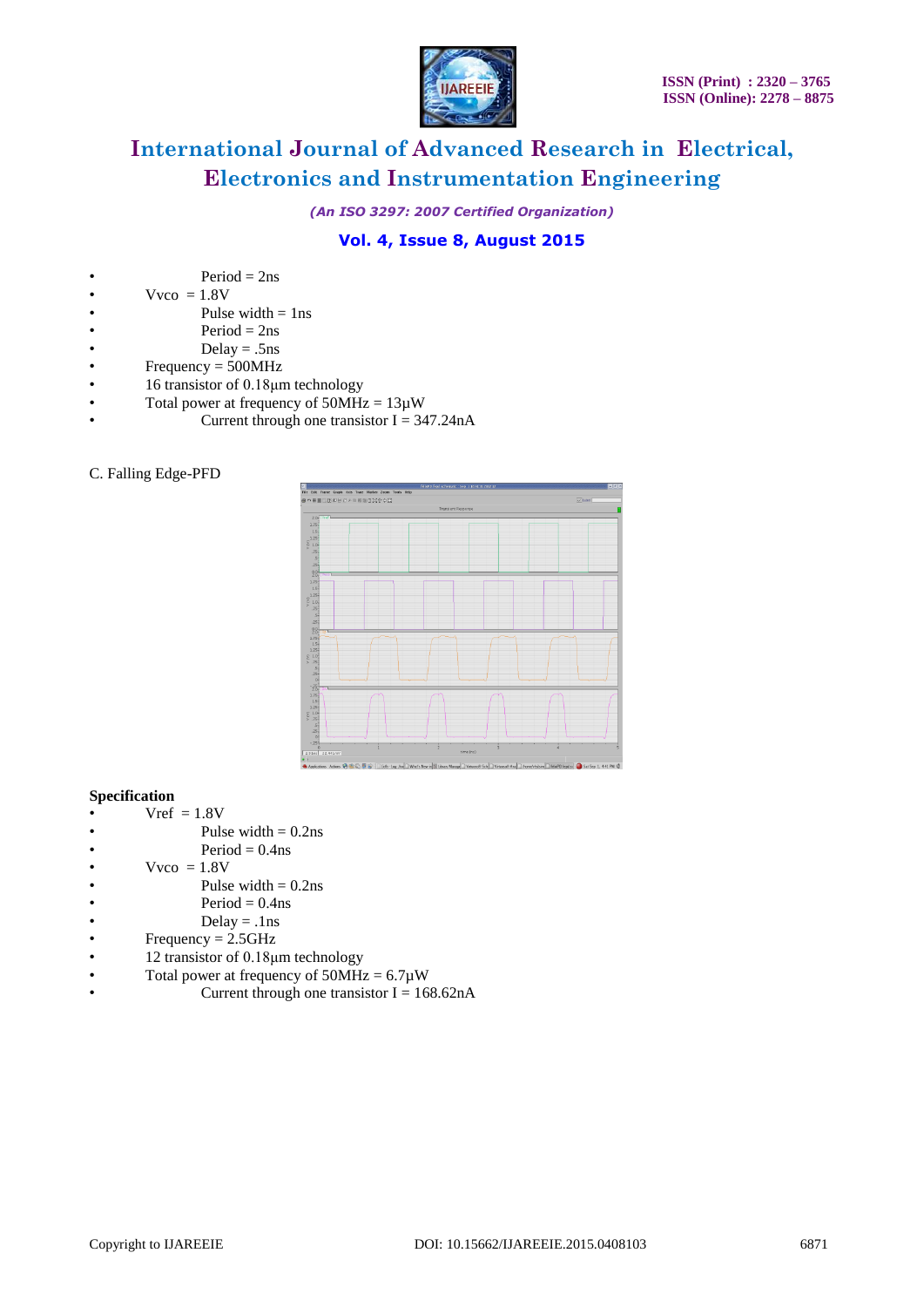

*(An ISO 3297: 2007 Certified Organization)*

### **Vol. 4, Issue 8, August 2015**

D Analysis

| <b>PFD</b><br>topology | <b>Power</b><br>Consu<br>mption<br>at<br>50MHz | No.<br>оf<br><b>Transist</b><br>ors used | Max.<br>operatin<br>g<br><b>Frequen</b><br>cy |
|------------------------|------------------------------------------------|------------------------------------------|-----------------------------------------------|
| Conventio<br>nal PFD   | $33\mu W$                                      | 48                                       | 500MHz                                        |
| <b>MPT-PFD</b>         | $13\mu W$                                      | 16                                       | $1$ GHz                                       |
| <b>FE-PFD</b>          | $6.7 \mu W$                                    | 12                                       | $2.5$ GHz                                     |

A performance comparison between conventional PFD, MPT-PFD, and FE-PFD is shown in Table. FE-PFD is reliable in low power, low jitter, and high speed applications of about 2.5GHz. MPT and FE- PFD are free from dead zone.

#### **V. ADVANCED PFD**

The circuit diagram of advanced PFD is as shown in below figure 5.1, it works similar to conventional PFDs but it has many advantages compared to conventional PFDs. This PFD is basically constructed with two GDI (Gate Diffusion Input) cells. A basic GDI cell shown in fig. 5.1 contains four terminals – G (common gate input of nMOS and pMOS transistors), P (the outer diffusion node of pMOS transistor), N (the outer diffusion node of nMOS transistor), and D (common diffusion node of both transistors). This technique allows reducing power consumption, propagation delay, and area of digital circuits. The GDI method is based on the simple cell shown in Figure Table I shows how different logic functions implemented with GDI cell.



When Fclk is equal to Fyco both the outputs that is Up and Down are zero, if Fclk is high compared to Fyco Then up signal is high else down signal is high indicating the phase error between Fclk and Fvco The conditions of inputs and outputs are depicted in state machine diagram shown in figure 5.2.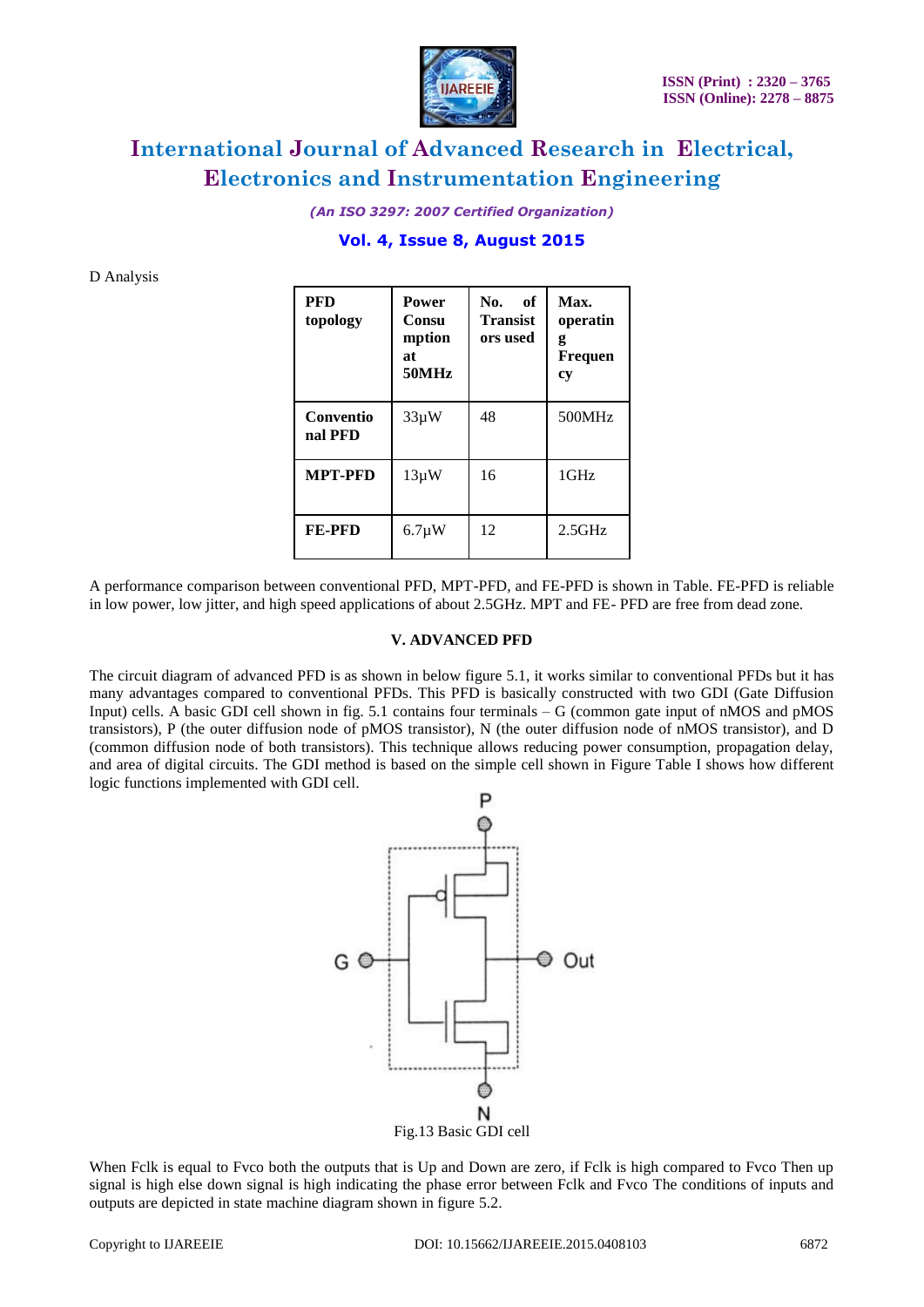

*(An ISO 3297: 2007 Certified Organization)*

### **Vol. 4, Issue 8, August 2015**



At 1.8V voltage supply the maximum operation frequency of the conventional PFD is 500 MHz, for MPt-PFD is 1.5 GHz and the new PFD is 4.5 GHz .



Fig. 15 Circuit diagram of the new PFD

#### **VI. CONCLUSION**

This paper provided a performance evaluation of various high frequency phase detector used in phase locked loop (PLL). From the above simulation result it is clear that Modified pre-charge type PFD works in the frequency range of 1 GHz with 16 transistors used. While the Falling Edge-PFD works in 2.5 GHz range with 12 transistors are used for the design. So the power consumption of these phase detector is very less when compared to conventional phase detector. Advanced PFD works in the frequency range of 5 GHz. GDI cell is used as the basic building unit of the phase detector.

#### **REFERENCES**

- 1. Dr. K.B.Khanchandani and Chandan Kumar Akela, "Designing of Phase Frequency Detector for High Speed Applications of Phase Locked Loop (PLL)" in International Journal of Advanced Engineering & Application, Jan 2011, pp. 192-194.
- 2. Jeyanthi Rebecca L., Dhanalakshmi V., Sharmila S., "Effect of the extract of Ulva sp on pathogenic microorganisms", Journal of Chemical and Pharmaceutical Research, ISSN : 0975 – 7384 , 4(11) (2012) pp.4875-4878.